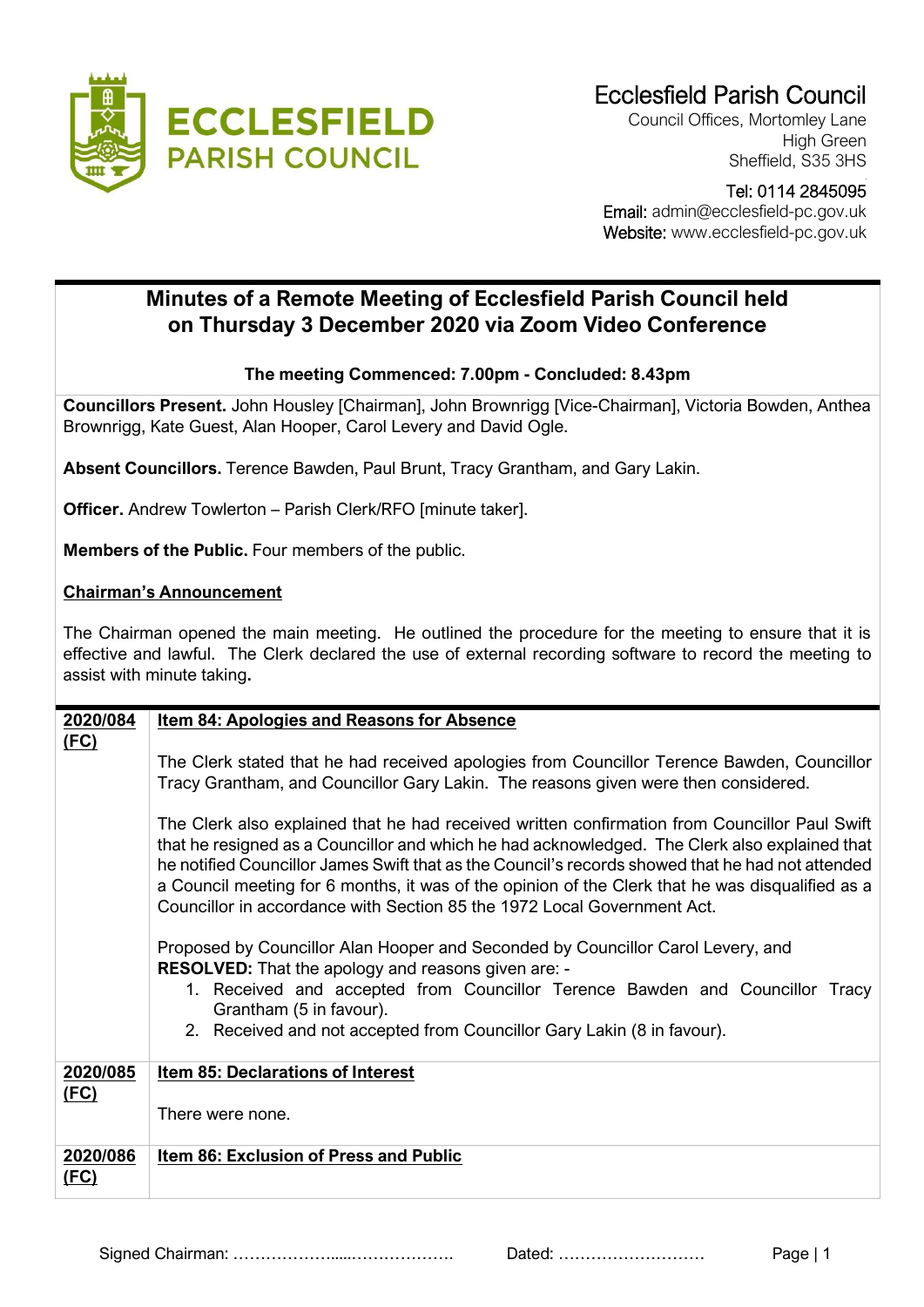|                  | The Clerk reported that there were no items on the agenda that would require the exclusion of<br>the press and public.                                                                                                                                                                                                                                                                                                                                                                                                                                                                                                                                                                                                                                                                                                                                                                                                                                                                                                                                                                                                                                                                                                                                                                                                                                                                                                                                                                              |
|------------------|-----------------------------------------------------------------------------------------------------------------------------------------------------------------------------------------------------------------------------------------------------------------------------------------------------------------------------------------------------------------------------------------------------------------------------------------------------------------------------------------------------------------------------------------------------------------------------------------------------------------------------------------------------------------------------------------------------------------------------------------------------------------------------------------------------------------------------------------------------------------------------------------------------------------------------------------------------------------------------------------------------------------------------------------------------------------------------------------------------------------------------------------------------------------------------------------------------------------------------------------------------------------------------------------------------------------------------------------------------------------------------------------------------------------------------------------------------------------------------------------------------|
| 2020/087<br>(FC) | <b>Item 87: Public Participation Session</b>                                                                                                                                                                                                                                                                                                                                                                                                                                                                                                                                                                                                                                                                                                                                                                                                                                                                                                                                                                                                                                                                                                                                                                                                                                                                                                                                                                                                                                                        |
|                  | No questions were raised by members of the public.                                                                                                                                                                                                                                                                                                                                                                                                                                                                                                                                                                                                                                                                                                                                                                                                                                                                                                                                                                                                                                                                                                                                                                                                                                                                                                                                                                                                                                                  |
| 2020/088<br>(FC) | <b>Item 88: Council Minutes</b>                                                                                                                                                                                                                                                                                                                                                                                                                                                                                                                                                                                                                                                                                                                                                                                                                                                                                                                                                                                                                                                                                                                                                                                                                                                                                                                                                                                                                                                                     |
|                  | These were considered.                                                                                                                                                                                                                                                                                                                                                                                                                                                                                                                                                                                                                                                                                                                                                                                                                                                                                                                                                                                                                                                                                                                                                                                                                                                                                                                                                                                                                                                                              |
|                  | Proposed by Councillor David Ogle and Seconded by Councillor Carol Levery, and<br>RESOLVED: That the minutes of the Council meeting held on 5 November 2020 be approved.<br>(8 in favour)                                                                                                                                                                                                                                                                                                                                                                                                                                                                                                                                                                                                                                                                                                                                                                                                                                                                                                                                                                                                                                                                                                                                                                                                                                                                                                           |
| 2020/089         | Item 89: Environmental Planning Committee Minutes                                                                                                                                                                                                                                                                                                                                                                                                                                                                                                                                                                                                                                                                                                                                                                                                                                                                                                                                                                                                                                                                                                                                                                                                                                                                                                                                                                                                                                                   |
| (FC)             | Councillor Alan Hooper gave a brief overview of the draft minutes and associated actions. He<br>explained that the application for the development of site 96-98 Wheel Lane, which was the<br>subject of much local opposition and the Council had objected to, had been withdrawn. It was<br>noted that it may have since been resubmitted.                                                                                                                                                                                                                                                                                                                                                                                                                                                                                                                                                                                                                                                                                                                                                                                                                                                                                                                                                                                                                                                                                                                                                        |
|                  | Proposed by Councillor Alan Hooper and Seconded by Councillor Carol Levery, and<br><b>RESOLVED:</b> That the minutes of the Environmental Planning Committee held on 19 November<br>2020 be approved as a true record of proceedings.                                                                                                                                                                                                                                                                                                                                                                                                                                                                                                                                                                                                                                                                                                                                                                                                                                                                                                                                                                                                                                                                                                                                                                                                                                                               |
| 2020/090         | (8 in favour)<br><b>Item 90: Finance and Premises Minutes</b>                                                                                                                                                                                                                                                                                                                                                                                                                                                                                                                                                                                                                                                                                                                                                                                                                                                                                                                                                                                                                                                                                                                                                                                                                                                                                                                                                                                                                                       |
| (FC)             | Councillor Kate Guest introduced this item, which was then discussed.                                                                                                                                                                                                                                                                                                                                                                                                                                                                                                                                                                                                                                                                                                                                                                                                                                                                                                                                                                                                                                                                                                                                                                                                                                                                                                                                                                                                                               |
|                  | In respect of item 2020/064 Councillor Alan Hooper explained that while he supported the<br>principle of moving towards a ward-based approach, he did have a few suggestions of how this<br>might work in practice. He said that he would forward his thoughts in a paper to the Finance<br>and Premises Committee for their consideration at their next meeting. This was welcomed.                                                                                                                                                                                                                                                                                                                                                                                                                                                                                                                                                                                                                                                                                                                                                                                                                                                                                                                                                                                                                                                                                                                |
|                  | Proposed by Councillor Anthea Brownrigg and Seconded by Councillor Carol Levery, and<br>RESOLVED: That: -                                                                                                                                                                                                                                                                                                                                                                                                                                                                                                                                                                                                                                                                                                                                                                                                                                                                                                                                                                                                                                                                                                                                                                                                                                                                                                                                                                                           |
|                  | 1. The grants to Burncross Action Team for £720 for improvements to the wildflower garden<br>at Bracken Hill; Friends of Chapeltown Park for £500 to replace a damaged piece of<br>equipment for an outdoor gym at Chapeltown Park; Friends of Grenoside Park for £150<br>for a Christmas tree and Grenoside Community Association for £1425 for security<br>measures (including metal rollers) be approved.<br>2. The contribution of £350 to the Royal British Legion for the purchase of wreaths for the<br>Remembrance Service as agreed at 10 October 2019 Finance Meeting be approved.<br>3. £10,000 be earmarked from the High Green David Chadwick Fund Capital Fund Grant<br>towards a clubhouse for the Tennis and Bowling Club at Thorncliffe Park and £20,000<br>from the same Fund towards the development of a boxing gym.<br>4. Grants each of £350 to Lound Junior School; Lound Infant School; Grenoside<br>Community Primary; Coit Primary; Angram Bank Primary; Ecclesfield Primary School; St<br>Thomas More; Windmill Hill Primary; St Mary's Primary; Paces; Greengate Lane School<br>and High Green from the Council's Christmas Gift programme be approved.<br>5. Grants each of £150 to Chapeltown in Bloom; High Green in Bloom; Ecclesfield in Bloom;<br>Burncross Action Team and Grenoside Community Association from the Council's<br>Christmas Gift programme be approved.<br>The other recommendations to Council and the minutes of the Finance and Premises<br>6. |
|                  | meeting held on 18 November 2020 be approved.<br>(8 in favour)                                                                                                                                                                                                                                                                                                                                                                                                                                                                                                                                                                                                                                                                                                                                                                                                                                                                                                                                                                                                                                                                                                                                                                                                                                                                                                                                                                                                                                      |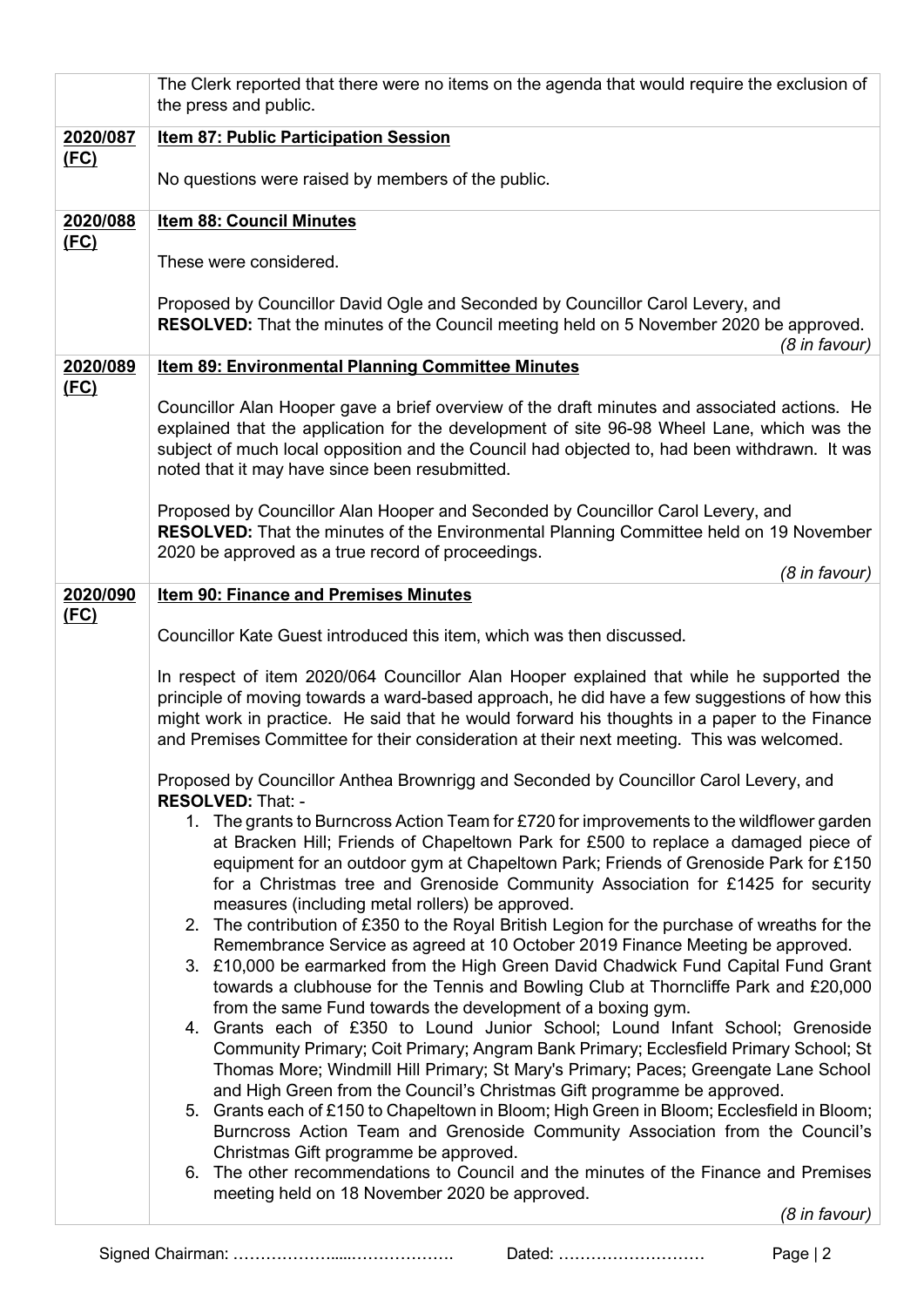|                  | Councillor Victoria Bowden left the meeting at this point as she had another meeting to attend.                                                                                                                                                                                                                                                                                                                                                                                           |
|------------------|-------------------------------------------------------------------------------------------------------------------------------------------------------------------------------------------------------------------------------------------------------------------------------------------------------------------------------------------------------------------------------------------------------------------------------------------------------------------------------------------|
| 2020/091<br>(FC) | Item 91: To consider and agree the date of an extraordinary meeting of the Full Council<br>to consider the budget for this and the next financial year and the precept for the<br>financial year 2021/2022                                                                                                                                                                                                                                                                                |
|                  | This was considered.                                                                                                                                                                                                                                                                                                                                                                                                                                                                      |
|                  | Proposed by Councillor John Brownrigg and Seconded by Councillor Carol Levery, and<br><b>RESOLVED:</b> That an extraordinary meeting of the Full Council to consider the budget for this<br>and the next financial year and the precept for the financial year 2021/2022 should be held on<br>Monday 21 December 2021 at 6.30.                                                                                                                                                            |
|                  | (7 in favour)                                                                                                                                                                                                                                                                                                                                                                                                                                                                             |
| 2020/092<br>(FC) | Item 92: Proposed Covid Memorial at Chapeltown Park                                                                                                                                                                                                                                                                                                                                                                                                                                       |
|                  | Members were reminded that prior to the main meeting on the 5 November 2020 local resident<br>Ed Brown had provided a presentation on a proposal by the local community to develop a Covid<br>Memorial at Chapeltown Park. A wide-ranging and detailed discussion then took place. The<br>general view was that this was a particularly good idea, though perhaps it should be developed<br>into a series of memorials across the Parish with the focus on a main one in Chapeltown Park. |
|                  | Proposed by Councillor David Ogle and Seconded by Councillor John Brownrigg, and<br><b>RESOLVED:</b> That the Council should match fund any funding generated by the community<br>group leading on the proposed Covid Memorial at Chapeltown Park up to an amount of £10,000<br>and this amount should be built into the Council's budget for the next financial year.<br>(7 in favour)                                                                                                   |
| 2020/093         | Item 93: Anti-Social Behaviour                                                                                                                                                                                                                                                                                                                                                                                                                                                            |
| (FC)             | A wide-ranging debate took place on this issue. It was noted that for many residents this was a<br>priority for improvement. Councillor David Ogle emphasised that addressing this should be a<br>high priority for the Council. A view shared by several other Councillors.                                                                                                                                                                                                              |
|                  | Proposed by Councillor John Housley and Seconded by Councillor John Brownrigg, and<br>RESOLVED: That: -                                                                                                                                                                                                                                                                                                                                                                                   |
|                  | The local police inspector Gary Bramhall and new sergeant from the local<br>1.<br>neighbourhood policing team be invited to a future meeting of the Full Council to<br>discuss anti-social behaviour issues and interventions.                                                                                                                                                                                                                                                            |
|                  | 2.<br>Dr Alan Billings, the South Yorkshire Police and Crime Commissioner, should be<br>similarly invited to a future meeting of the Full Council to discuss anti-social behaviour<br>issues and interventions.                                                                                                                                                                                                                                                                           |
|                  | (7 in favour)                                                                                                                                                                                                                                                                                                                                                                                                                                                                             |
| 2020/094         | <b>Item 94: Frequency of Environmental Planning Committee Meetings</b>                                                                                                                                                                                                                                                                                                                                                                                                                    |
| (FC)             | Councillor Alan Hooper explained that there had been a marked increase in the number of<br>planning applications which the Council had been invited to comment upon by Sheffield City<br>Council which the official deadline for comments was between Environmental Planning<br>meetings. He explained that the Council may wish to look at its arrangements for commenting<br>on planning applications, including the frequency of Environmental Planning meetings.                      |
|                  | Proposed by Councillor Alan Hooper and Seconded by Councillor David Ogle, and<br>RESOLVED: That an additional Environmental Planning Committee meeting should take place<br>at 6.30 immediately before each meeting of the Full Council.                                                                                                                                                                                                                                                  |